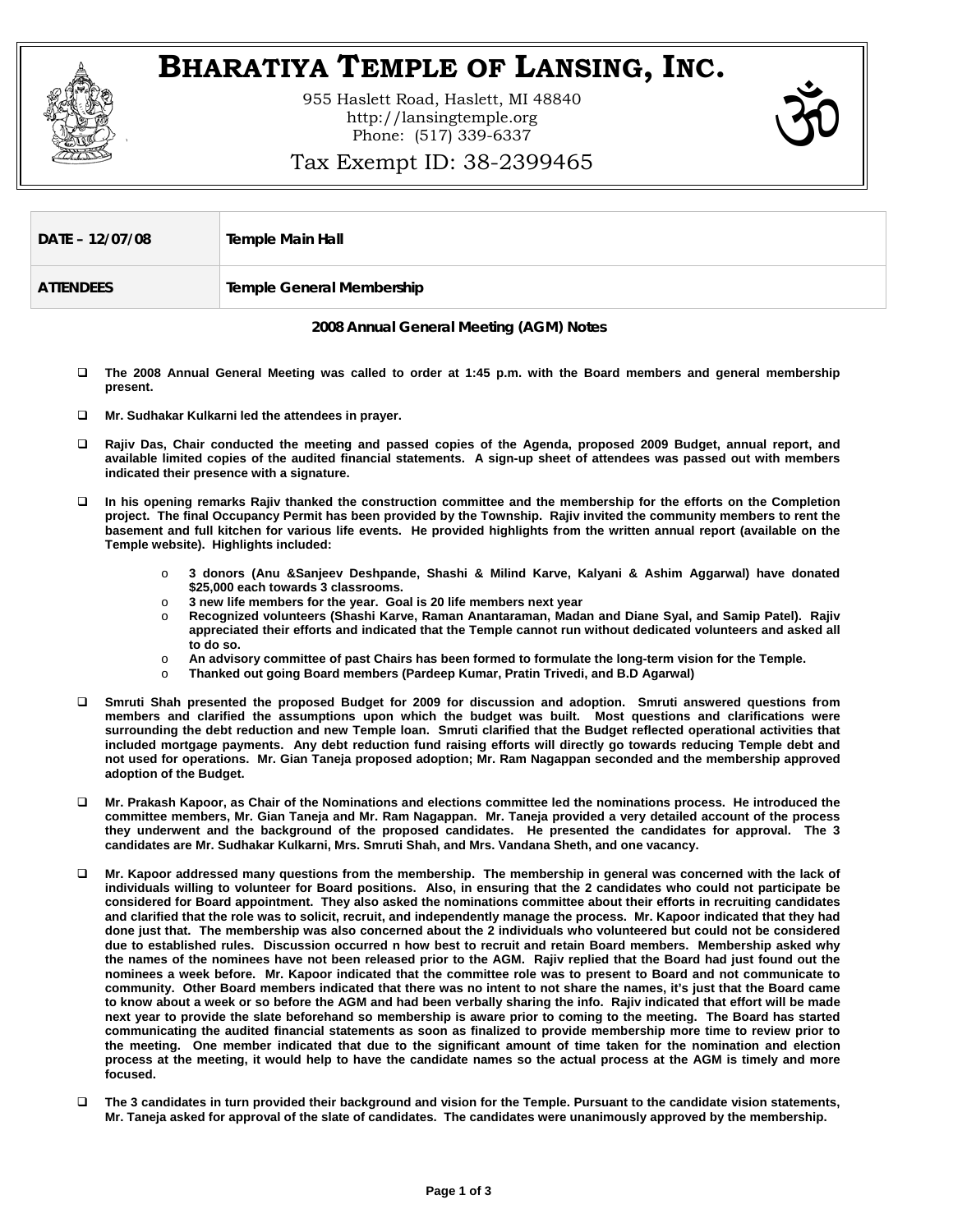- **Rajiv thanked the Nominations committee. Mr. Kapoor asked Rajiv if he could address the community. Rajiv agreed. Mr. Kapoor addressed the community for a while with a general theme of reducing negativity and thanking the attendees for their support.**
- **Rajiv provided an overview of the Debt reduction plan. The goal is to be debt-free in 6 years. The general approach of the plan is to focus on small but manageable fund raising targets (10 pledges of \$2,000, 20 of \$1,000 etc.). Suggestion from the floor was to also actively increase membership. Bidhan Reddy thanked Rajiv Das for his contribution as a chairperson during the construction period.**
- **Rajiv opened up the meeting for the Open Forum Agenda item. Mr. Jaglan brought up the issue of memorial services at the Temple. He had contacted various Temples in many places and they do allow memorial services for devotees before 13th day.**
- **Dr. Gossain brought up that ironically, even at the first Sunday Puja on the day of AGM there was silence observed for the victims of the Mumbai attacks. Rajiv responded that it is customary to offer prayers for solidarity but it does not constitute memorial service.**
- **Dr. Kapur stated that as the Temple is supported by the community, it needs to look at and address community issues. She wondered why prayers could not happen on the 4th day after departed. What specifically were the reasons.**
- **Rajiv Das said that the issue had come up in the Board and was debated in an animated way. Board has clearly communicated the decision from 1997 board meeting, decision from August 2008 and not to offend a large section of community. Dr. Gossain urged the membership that policy was created by former Board and as reasonable adults we certainly should be able to come to a compromise. Rajiv Das said the issue will be again addressed when the new Board convenes and dialog is the best way.**
- **Dr. Kapur asked Rajiv for a commitment to put the issue on the Agenda of the initial meetings of the year. Also, when the item is on the agenda to let people know. Dr. Gossain is the main contact and will be informed when the item is on the agenda.**
- **Dr. Kapur also urged the Board to consider a more efficient way of conducting the General Body meeting. With the excessive time taken for elections and nominations committee the time for discussion of real issues is not available and rushed through. Considerations such as pre announcement of candidates and possibly electronic voting would help. Rajiv indicated that the elections and budget approval are necessary administrative items which need general body approval and have to take priority at the AGM.**
- **AGM was adjourned around 3:15 p.m.**